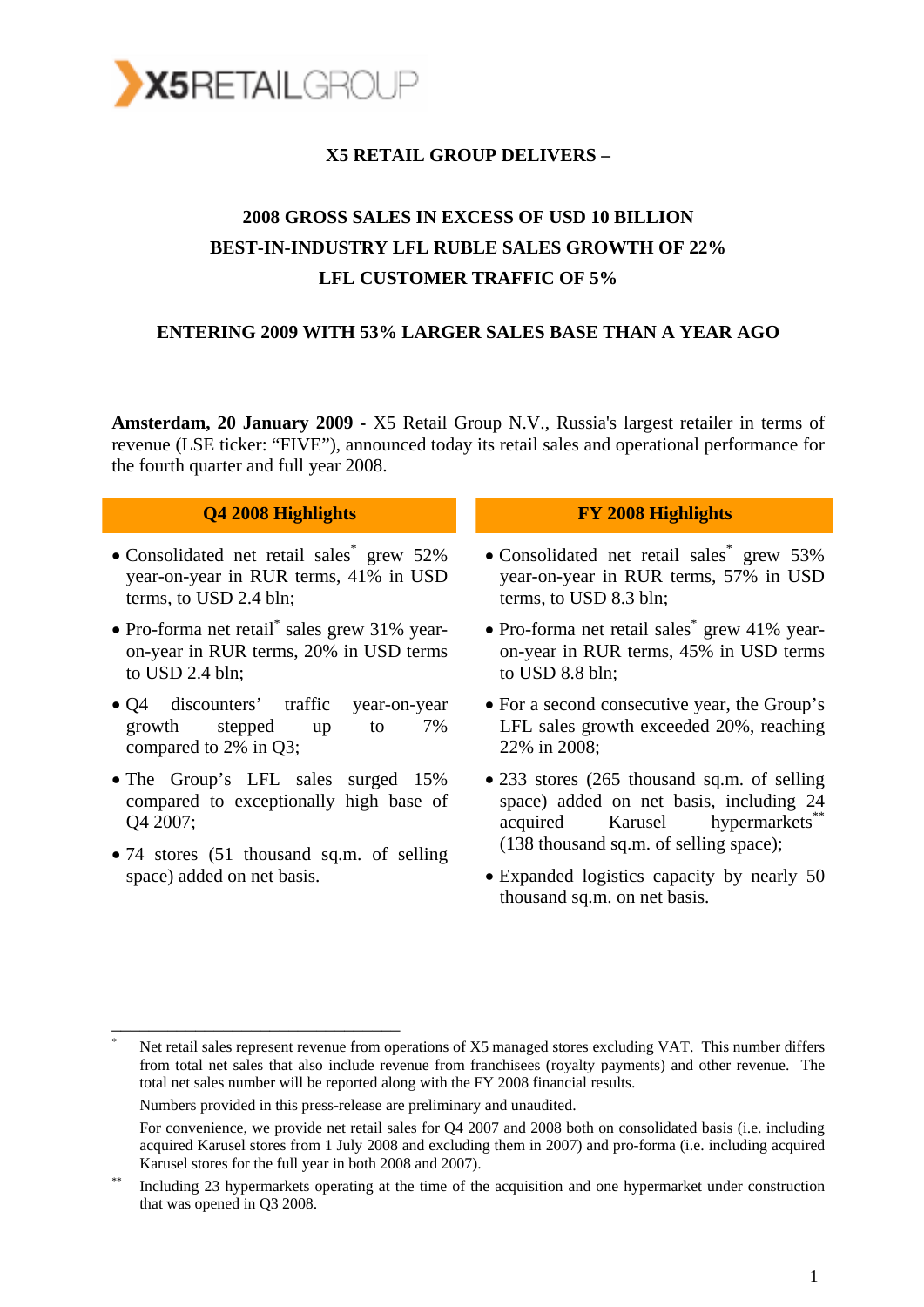

### **Lev Khasis**, X5 Retail Group CEO, commented:

*"In 2008 X5 further strengthened its leadership in Russian retail, and we delivered on all our plans for the year. Full year revenue growth exceeded 50% in ruble terms, like-for-like sales surged 22% and the Company opened 127 thousand square meters of selling space organically. 2008 was a break-through year for our hypermarket format as we acquired Karusel, successfully integrated the acquired stores and tripled our hypermarket store count from 15 to 46."* 

He added: *"X5's performance in 2008 proves that if you deliver for your customers, your customers will deliver for you. By making value proposition our number one priority, we have consistently won customers and delivered the strongest LFL and sales-per-square-meter results in the industry, particularly in X5's home cities – Moscow and St. Petersburg. The power of our soft discounters in a changing market environment became very evident in all regions as we drove an exceptional 7% pick-up in traffic growth in the fourth quarter. While in the shortterm we expect that soft discounter format will continue to outperform, in the longer run, it is our multi-format strategy and powerful appeal to customers in each of the formats that gives us confidence in X5's outstanding prospects."* 

#### **Net Retail Sales Performance**

On a consolidated basis, i.e. including acquired Karusel stores from 1 July 2008, X5's net retail sales for the full year reached USD 8,306 million – up 57% in USD terms or 53% in RUR terms. On a pro-forma basis, i.e. including acquired Karusel stores for the full year in both 2008 and 2007, X5's net retail sales for the full year reached USD 8,844 million – up 45% in USD terms or 41% in RUR terms.

|                                                                  |          |          | % change    |                |                | % change    |
|------------------------------------------------------------------|----------|----------|-------------|----------------|----------------|-------------|
| <b>USD</b> mln                                                   | Q4 2008  | Q4 2007  | $y - 0 - y$ | <b>FY 2008</b> | <b>FY 2007</b> | $y - 0 - y$ |
| Hypermarkets                                                     | 168.3    | 131.9    | 28%         | 575.0          | 392.7          | 46%         |
| Supermarkets                                                     | 709.0    | 618.2    | 15%         | 2,701.8        | 1,944.7        | 39%         |
| <b>Soft Discounters</b>                                          | 1,207.1  | 941.8    | 28%         | 4,464.0        | 2,946.8        | 51%         |
| <b>Total excluding acquired</b><br><b>Karusel Hypermarkets</b> * | 2,084.4  | 1,691.9  | 23%         | 7,740.8        | 5,284.3        | 46%         |
| Karusel Hypermarkets                                             | 280.7    | 273.4    | 3%          | 1,103.0        | 825.3          | 34%         |
| <b>Total including acquired</b><br><b>Karusel Hypermarkets</b>   | 2,365.1  | 1,965.3  | 20%         | 8,843.8        | 6,109.6        | 45%         |
| <b>RUR</b> mln                                                   |          |          |             |                |                |             |
| Hypermarkets                                                     | 4,512.1  | 3,292.4  | 37%         | 14,291.1       | 10,044.3       | 42%         |
| Supermarkets                                                     | 19,237.0 | 15,395.3 | 25%         | 67,154.4       | 49,740.8       | 35%         |
| <b>Soft Discounters</b>                                          | 32,640.1 | 23,459.8 | 39%         | 110,953.1      | 75,370.6       | 47%         |
| <b>Total excluding acquired</b>                                  |          |          |             |                |                |             |
| <b>Karusel Hypermarkets</b>                                      | 56,389.2 | 42,147.5 | 34%         | 192,398.7      | 135, 155.7     | 42%         |
| Karusel Hypermarkets                                             | 7,643.6  | 6,818.9  | $12\%$      | 27,416.3       | 21,109.1       | 30%         |
| <b>Total including acquired</b><br><b>Karusel Hypermarkets</b>   | 64,032.8 | 48,966.4 | <b>31%</b>  | 219,815.0      | 156,264.8      | 41%         |
|                                                                  |          |          |             |                |                |             |

#### **Net Retail Sales Dynamics by Format (pro-forma analysis)**

\* Acquired Karusel hypermarkets include 23 hypermarkets operating at the time of the acquisition and one hypermarket under construction that was opened in Q3 2008. Please note that starting from Q1 2009 we will report all the hypermarkets under X5 management as one segment.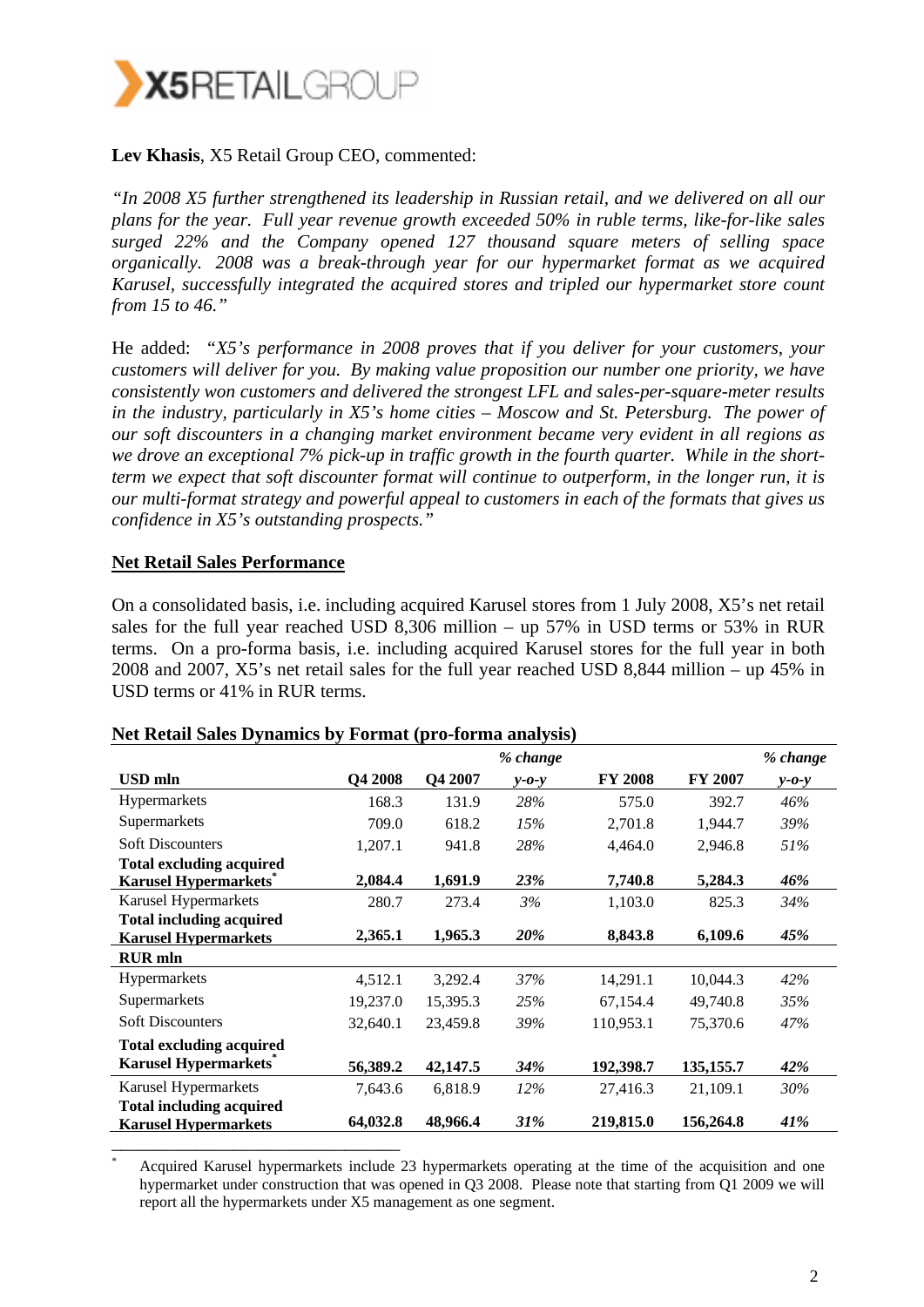

#### **Gross Retail Sales Analysis\***

# *Like-For-Like\*\* Store Performance (see Appendix I for detailed LFL performance)*

|                                                                | <b>O4 2008</b>            |                           |                          | <b>FY 2008</b>           |                           |                                 |  |
|----------------------------------------------------------------|---------------------------|---------------------------|--------------------------|--------------------------|---------------------------|---------------------------------|--|
| <b>Based on RUR-denominated</b><br>gross retail sales          | <b>Total</b><br>LFL, $\%$ | Traffic,<br>$\frac{6}{9}$ | Basket.<br>$\frac{6}{9}$ | <b>Total</b><br>LFL, $%$ | Traffic,<br>$\frac{6}{9}$ | <b>Basket,</b><br>$\frac{6}{9}$ |  |
| <b>Hypermarkets</b>                                            | 6                         | (5)                       | 11                       | 16                       | 2                         | 14                              |  |
| Supermarkets                                                   | 13                        | 0                         | 13                       | 23                       | 6                         | 17                              |  |
| <b>Soft Discounters</b>                                        | 20                        |                           | 13                       | 23                       |                           | 18                              |  |
| <b>Total excluding acquired</b><br><b>Karusel Hypermarkets</b> | 16                        | 4                         | 12                       | 22                       |                           | 17                              |  |
| <b>Acquired Karusel Hypermarkets</b>                           | 6                         | $\left( 4\right)$         | 10                       | 20                       | 4                         | 16                              |  |
| <b>Total including acquired Karusel</b><br><b>Hypermarkets</b> | 15                        | 4                         | 11                       | 22                       |                           | 17                              |  |

#### *Gross Retail Sales Dynamics*

|                                                                                 | Q4 2008      |                           |                                        | <b>FY 2008</b>        |                 |                                        |
|---------------------------------------------------------------------------------|--------------|---------------------------|----------------------------------------|-----------------------|-----------------|----------------------------------------|
| <b>Based on RUR-denominated</b><br>gross retail sales                           | LFL,<br>$\%$ | <i>Expansion,</i><br>$\%$ | <b>T</b> otal<br>change %,<br>excl. FX | LFL,<br>$\frac{9}{6}$ | Expansion,<br>% | <b>T</b> otal<br>change %,<br>excl. FX |
| <b>Hypermarkets</b>                                                             | 6            | 31                        | 37                                     | 16                    | 26              | 42                                     |
| Supermarkets                                                                    | 13           | 12                        | 25                                     | 23                    | 12              | 35                                     |
| <b>Soft Discounters</b>                                                         | 20           | 19                        | 39                                     | 23                    | 24              | 47                                     |
| <b>Total excluding acquired</b>                                                 |              |                           |                                        |                       |                 |                                        |
| <b>Karusel Hypermarkets</b>                                                     | 16           | 18                        | 34                                     | 22                    | <b>20</b>       | 42                                     |
| <b>Acquired Karusel Hypermarkets</b><br><b>Total including acquired Karusel</b> | 6            | 6                         | 12                                     | 20                    | 10              | 30                                     |
| <b>Hypermarkets</b>                                                             | 15           | 16                        | 31                                     | 22                    | 19              | 41                                     |
| <b>FX</b> Effect                                                                |              |                           | (11)                                   |                       |                 | $\overline{4}$                         |
| Total change y-o-y, %                                                           |              |                           | 20                                     |                       |                 | 45                                     |

The Group's total LFL sales (including Karusel stores on pro-forma basis) in the fourth quarter 2008 increased by 15%, translating into 22% full year LFL sales growth (traffic - up 5%, basket - up 17%), while the balance of full year retail sales growth came from expansion in selling space.

\_\_\_\_\_\_\_\_\_\_\_\_\_\_\_\_\_\_\_\_\_\_\_\_\_\_\_\_\_\_\_

In this section all sales dynamics analysis is based on RUR-denominated gross sales (including VAT, excluding FX). Net sales RUR growth rates may immaterially differ due to effective VAT rate.

Like-for-like comparisons of retail sales between two periods are comparisons of retail sales in local currency (including VAT) generated by the relevant stores. The stores that are included in like-for-like comparisons are those that have operated for at least twelve full months preceding the beginning of the last month of the reporting period. Their sales are included in like-for-like calculation starting from the first day of the month following the month of the store opening. The like-for-like comparison for each store takes into account retail sales generated by that store during the same months it was in operation in both the reporting period and the period of comparison. The retail sales of all the relevant stores in the relevant months are then aggregated and compared. Like-for-like sales are calculated on the basis of traffic and basket amounts of relevant stores in the period under review.

On pro-forma basis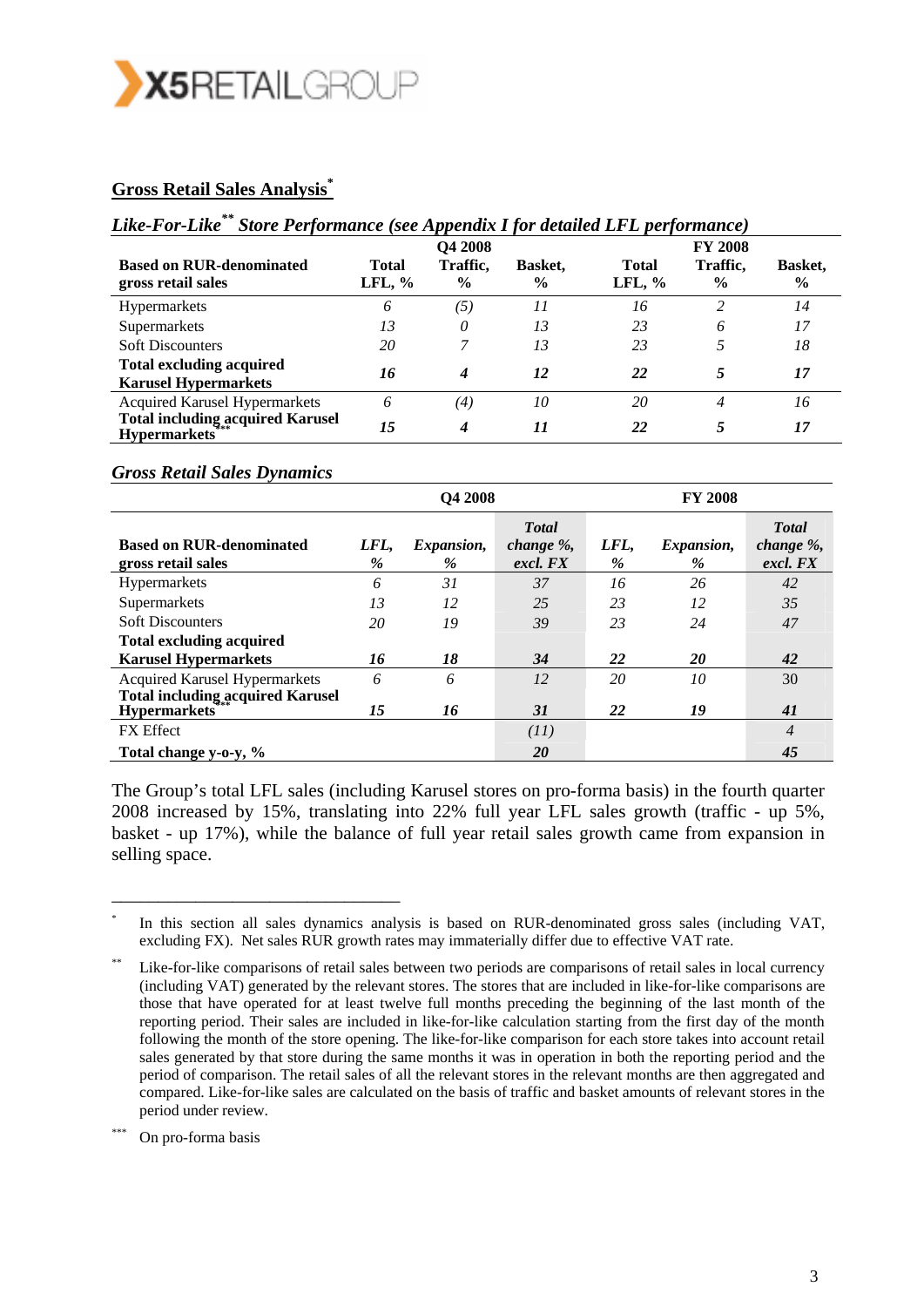

Excluding acquired Karusel hypermarkets, in the fourth quarter 2008, LFL sales increased 16% in RUR terms, driven by a 4% increase in traffic and 12% increase in average basket. More modest than in the beginning of the year LFL sales growth is in line with the management's expectations and primarily attributable to the base effect versus a very strong 2007 fourth quarter comparison period when LFL growth totalled 26%. Expansion of selling space added a further 18% in sales growth, despite scaled down capex and prudent deferrals of certain store openings.

During the year 2008 X5 continued to restrain price increases despite inflationary pressures and invest in its customer value proposition. In December 2008 product prices on X5's shelves increased on average by 12.9% year-on-year compared to officially reported food inflation in Russia of 16.5% for the same comparison period.

#### Hypermarkets

Acquired Karusel stores' sales for the fourth quarter 2008 grew by 12%, excluding FX effect, on the back of 6% growth in LFL sales and 6% coming from expansion. For the full year 2008, gross sales in acquired Karusel hypermarkets increased by 30% in RUR terms (LFL sales up 20%, non-LFL stores sales up 10%).

Excluding acquired Karusel stores, hypermarket sales for the fourth quarter 2008 increased by 37% net of FX effect. This growth came as a result of a 6% increase in LFL sales with another 31% added by non-LFL stores. For full year 2008, gross sales in the hypermarket format (excluding acquired Karusel hypermarkets) increased by 42% in RUR terms (LFL sales up 16%, non-LFL stores sales up 26%).

The priority in the second half of the year was Karusel integration, which included IT platform replacement in each of the stores (requiring 3-4 day closings), integration and centralization of operations, purchasing, logistics, HR, administrative and financial functions. The integration was completed ahead of schedule; however, as expected, it negatively affected the acquired stores' sales.

In parallel with integration efforts, X5 was expanding its hypermarket chain organically in the fourth quarter. We opened four hypermarkets in Bashkortostan, Yekaterinburg, Nizhniy Novgorod, and Volgograd.

Having finalized the technical part of the Karusel integration, the Company now will rebrand Perekrestok hypermarkets as Karusel. This program started in the fourth quarter 2008 and will be finalized in the first quarter 2009. At the same time we are fine-tuning and adjusting our hypermarket concept in order to enhance the stores' appeal to consumers in difficult macroeconomic times. We are further underscoring the format's competitive advantages that are especially vital for customers nowadays, including pricing strategy, loyalty programs, assortment rationalization (especially in non-food fast-moving goods), and advertising campaigns to drive the "everything under one roof" and "low price" message home to consumers.

Once we achieve the rebranding and repositioning objectives, the Company plans a nationwide PR and advertising campaign during 2009 to relaunch the "new" Karusel hypermarkets with consumers and position it as an attractive alternative to open-air markets and the best place for week-end shopping for the whole family.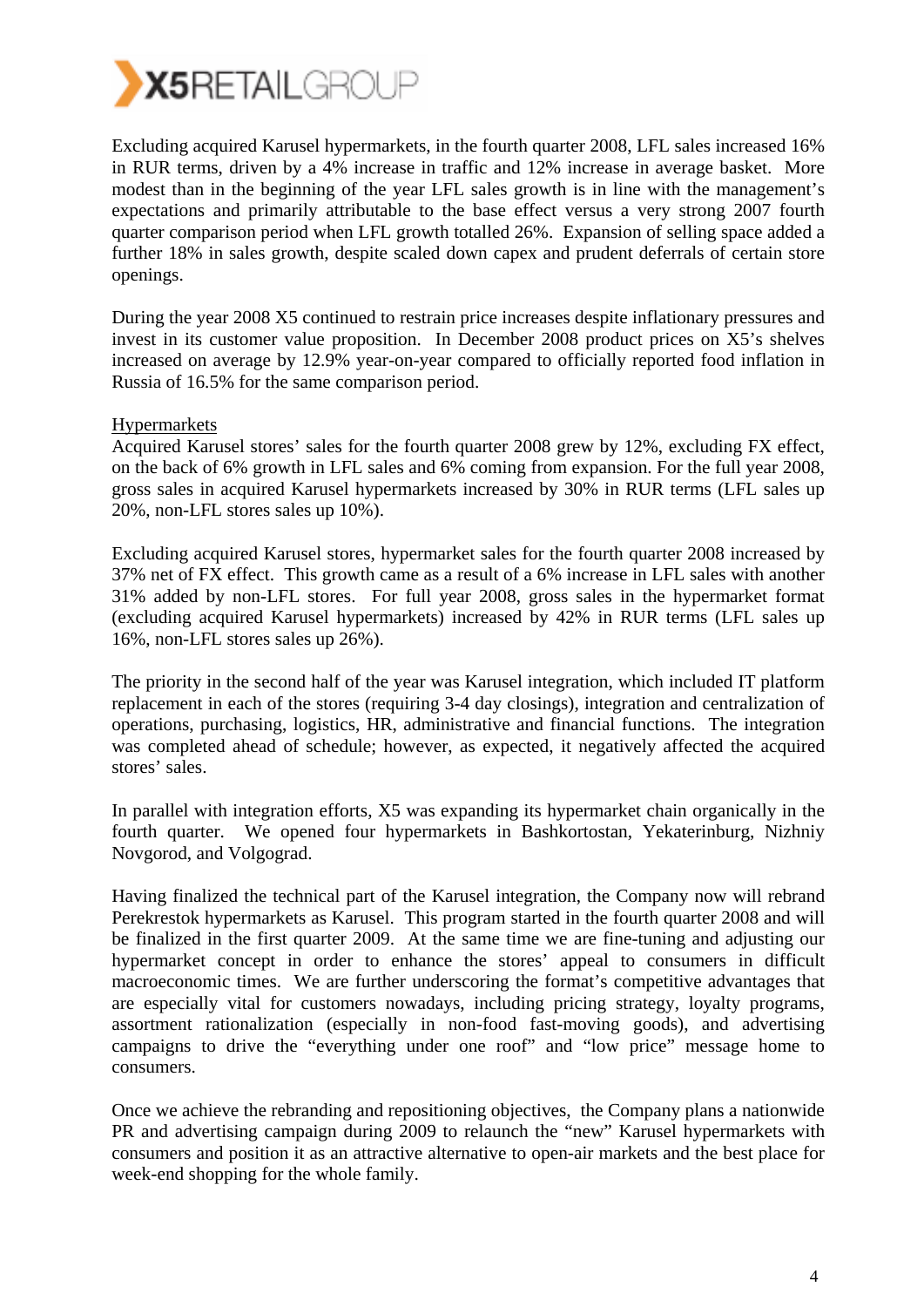

#### Supermarkets

In the fourth quarter 2008, supermarket sales grew by 25%, excluding FX effect, driven by a 13% increase in LFL sales and 12% growth from expansion. For the full year 2008, gross sales in the supermarket format increased by 35% in RUR terms (LFL sales up 23%, non-LFL stores sales up 12%).

In the fourth quarter, when Russian population started demonstrating first signs of trading down, X5's supermarkets continued to perform very well in Moscow and St. Petersburg, which account for 76% of X5's supermarkets portfolio in terms of sales. Perekrestok posted 3% traffic inflow in both of these cities in Q4 2008.

Perekrestok offers the best value for money among supermarket competitors, and we are well positioned to attract customers from premium supermarkets and troubled retailers. To address trading-down concerns among Russian consumers, in 2009 we will continue to execute our smart pricing policy, which historically has enjoyed a very strong customer response. We will also rationalize assortment, increasing private label sales and further enhance our focus on fresh, which is one of our strongest competitive advantages.

At the same time, the Company initiated a review in order to optimize its regional supermarket exposure and focus on the regions with stable demographics for supermarkets. Stores that could benefit from conversion into soft discounters will be remodeled and rebranded as Pyaterochka. With respect to expansion, new supermarkets will be opened on a very selective basis, only in Moscow, St. Petersburg and several other large cities.

#### Soft Discounters

For the fourth quarter 2008 soft discounter sales grew by 39%, excluding FX effect, as a result of a 20% surge in LFL sales and 19% coming from expansion. LFL sales growth was primarily driven by customer inflow - Q4 2008 traffic posted impressive 7% growth. This result is up sharply compared to earlier quarters (Q3 2008: +2%) and highlights Pyaterochka's brand strength as Russia's leading soft discounter at a time when shoppers are focused on value.

For the full year 2008, gross sales in the soft discounter format increased by 47% in RUR terms (LFL sales up 23%, new stores sales up 24%).

2008 was a year of success for X5 soft discounters – Pyaterochka not only reported exceptional trading results, it also managed to substantially strengthen its regional presence. Almost half of new stores were opened outside of Moscow and St. Petersburg -- Pyaterochka entered 5 new cities: Perm, Velikiy Novgorod, Yaroslavl, Rostov-na-Donu and Krasnodar, substantially strengthened positions in Lipetsk, Nizhny Novgorod and Samara.

We believe that our Pyaterochka soft discounters are very well positioned for trading-down trends. The format's value proposition has a powerful appeal to consumers, built on price leadership, convenient location and attractive assortment. We expect this value proposition to remain very compelling throughout the uncertain economic climate of 2009 and believe that Pyaterochka stands in a formidable position to attract new customer groups and consumers from non-organized retail and troubled competitors. In 2009 we aim to further strengthen Pyaterochka's image of price leader and capitalize on private label opportunities. Pyaterochka will also be our number one priority for new openings.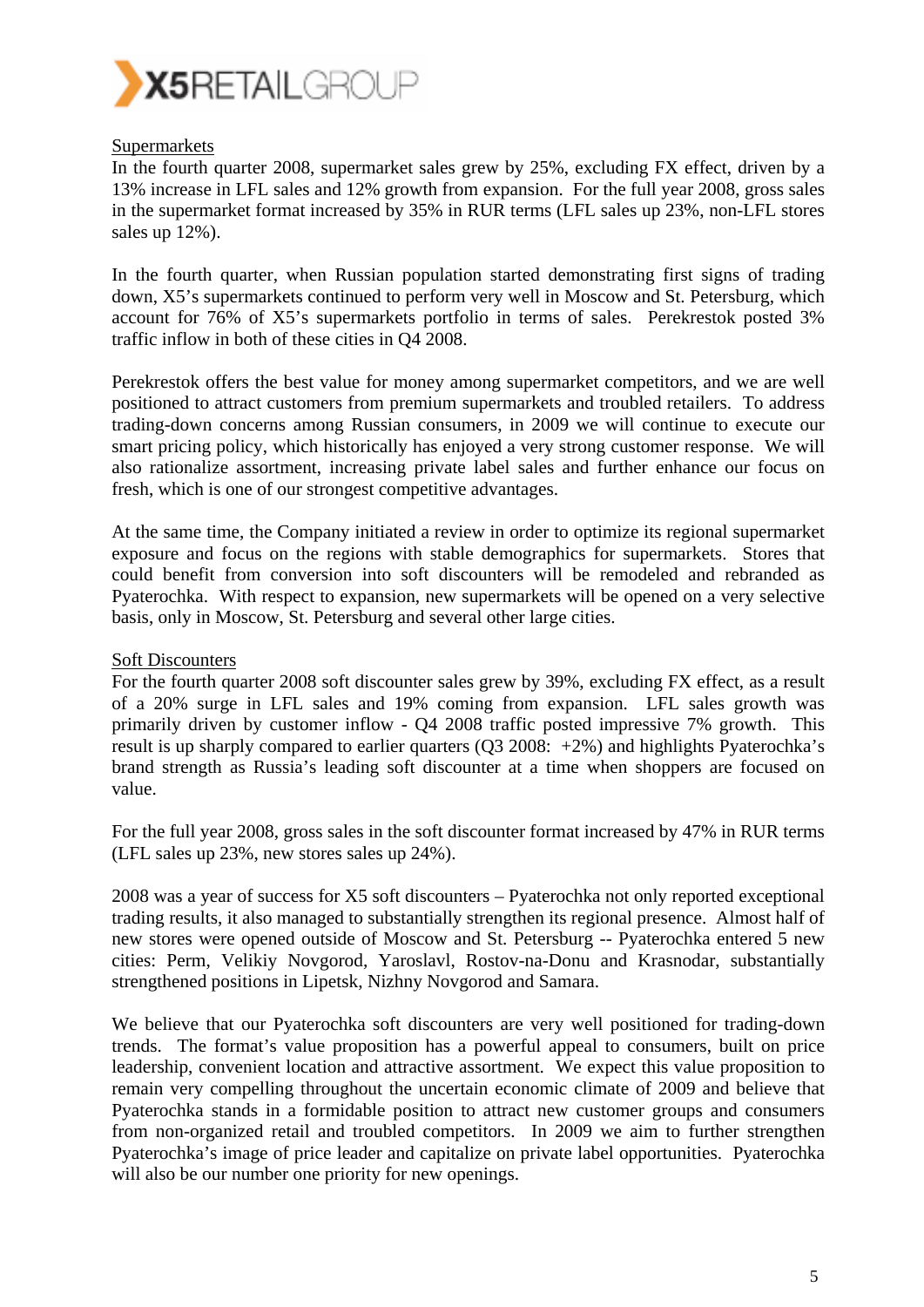

# **Expansion**

|                                                                | 31-Dec-07 | As of<br>30-Sep-08 | <b>31-Dec-08</b> | <b>Net Added</b><br>in Q4'08 | <b>Net Added</b><br>in 2008 | % change<br>$vs$ 31-Dec-07 |
|----------------------------------------------------------------|-----------|--------------------|------------------|------------------------------|-----------------------------|----------------------------|
| Selling Space, sq. m.                                          |           |                    |                  |                              |                             |                            |
| <b>Hypermarkets</b>                                            | 59,963    | 73,149             | 94,510           | 21,361                       | 34,547                      | 58%                        |
| Supermarkets                                                   | 191,729   | 207,595            | 222,362          | 14,768                       | 30,633                      | 16%                        |
| <b>Soft Discounters</b>                                        | 357,517   | 404,320            | 419,207          | 14,887                       | 61,690                      | 17%                        |
| <b>Total excluding acquired</b><br><b>Karusel Hypermarkets</b> | 609,209   | 685,064            | 736,079          | 51,016                       | 126,870                     | 21%                        |
| <b>Acquired Karusel Hypermarkets</b>                           |           | 137,952            | 137,952          |                              | 137,952                     |                            |
| <b>Total including acquired</b><br><b>Karusel Hypermarkets</b> | 609,209   | 823,016            | 874,032          | 51,016                       | 264,822                     | 43%                        |
| # of Stores                                                    |           |                    |                  |                              |                             |                            |
| <b>Hypermarkets</b>                                            | 15        | 18                 | 22               | 4                            | $\overline{7}$              | 47%                        |
| Supermarkets                                                   | 179       | 191                | 207              | 16                           | 28                          | 16%                        |
| <b>Soft Discounters</b>                                        | 674       | 794                | 848              | 54                           | 174                         | 26%                        |
| <b>Total excluding acquired</b><br><b>Karusel Hypermarkets</b> | 868       | 1,003              | 1,077            | 74                           | 209                         | 24%                        |
| <b>Acquired Karusel Hypermarkets</b>                           |           | 24                 | 24               |                              | 24                          |                            |
| <b>Total including acquired</b><br><b>Karusel Hypermarkets</b> | 868       | 1,027              | 1,101            | 74                           | 233                         | 27%                        |

In the fourth quarter 2008, X5 Retail Group N.V. added net 74 stores, including 54 soft discounters, 16 supermarkets and four hypermarkets with a total net selling space of 51.0 thousand sq.m. For the full year 2008 net addition of stores totalled 233, of which 24 were acquired Karusel hypermarkets, 7 hypermarkets that were opened organically, 28 supermarkets and 174 soft discounters. The total net selling area added during the year was 264.8 thousand sq.m., including 138.0 thousand sq.m. of acquired Karusel stores and 126.9 thousand sq.m. opened organicallly. As a result, at 31 December 2008, X5 Retail Group N.V., operated 1,101 store in total, consisting of 848 soft discounters, 207 supermarkets, and 46 hypermarket stores, with the total net selling space of 874.0 thousand sq. m.

In 2008 X5 continued its geographical expansion entering six new regions in the European part of Russia and Urals. In addition, we focused on securing market leadership and a truly multiformat presence in regions of existing operations. As at 31 December 2008, X5 was present in 30 cities in the European part of Russia and Urals.

2008 was the year when X5 substantially strengthened its presence in the hypermarket format by acquiring the Karusel hypermarket chain (24 stores) in the middle of the year and opening 7 stores organically, tripling the total number of hypermarkets to 46 stores.

#### *Acquisition of Karusel Hypermarket Chain*

In June 2008 X5 acquired 100% of the business and assets of Karusel hypermarket chain. This transaction represented a significant milestone in the development of X5's business. It reinforced the Company's position as Russia's largest food retail operator extending its lead over competitors, and immediately established X5's leading position in the hypermarket segment. As a result of the transaction X5 acquired 23 operating hypermarkets, three hypermarkets under construction (one of them subsequently opened in Q3 2008) and eight land plots.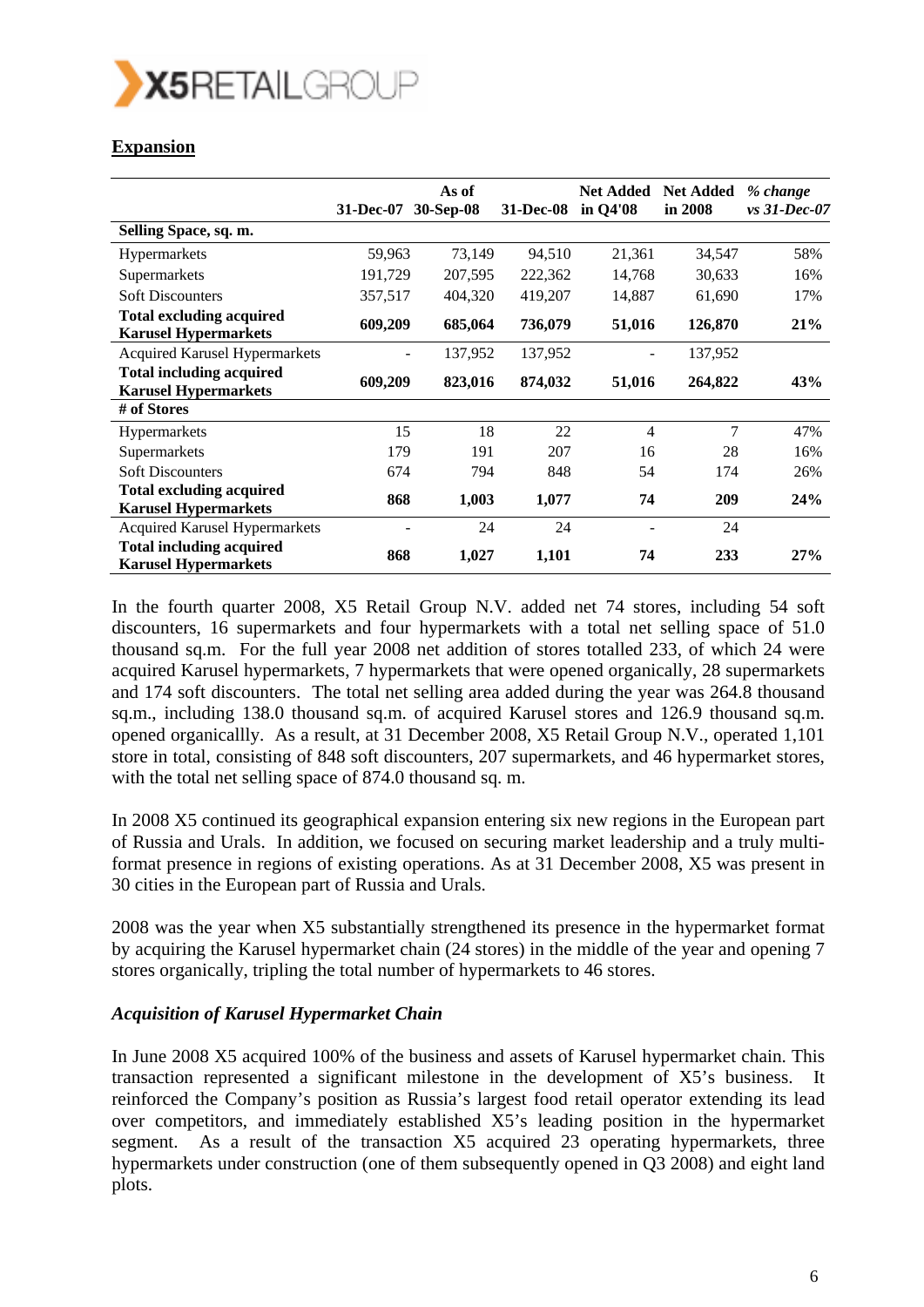

## *Franchisee Relationship Update*

During 2008 X5 Retail Group entered into three franchisee buy-out transactions, signed a new franchising agreement to develop convenience stores and established partnership with a pharmacy chain.

- In April 2008 X5 Group acquired 100% of the business and assets of *Kama Retail* company - a Pyaterochka franchisee in the Perm region. As a result, X5 bought out 28 soft discount stores in Perm and the Perm region with a net selling area of 9.3 thousand sq.m.
- In June 2008 X5 purchased a further 24% stake in the company that operates Pyaterochka stores in Yekaterinburg and Chelyabinsk. As a result, X5's stake in the business increased to 75%. As per the agreement, X5 has an option to purchase the remaining 25% in 2009. Purchase price will be determined on the basis of the chain's sales for 2008.
- In the third quarter X5 signed a new franchising agreement with *Retail-Express* company which will develop a chain of Perekrestok-Express stores (small convenience stores). At 31 December 2008 the company operated 36 stores in Moscow. X5 holds a 40% interest in the company and has an option to purchase a further 30% of the company in 2011 and the remainder in 2013.
- In December 2008 X5 signed a partnership agreement with A5 Pharmacy Chain operating 180 pharmacy outlets with estimated FY 2008 net sales of USD 100 mln. Under the agreement, X5 grants A5 preemptive rights to rent space adjacent to X5's food retail stores at commercial market rates, at properties owned or leased by the Company. In its turn, X5 has a call option to acquire the entire A5 business in two years at a discount that will depend on the performance of A5's pharmacies located on X5's premises.
- In December 2008 X5 signed an agreement to acquire 100% of the business and assets of *Agrotorg-Rostov* - a Pyaterochka franchisee in the Rostov region. As a result of the transaction, X5 Retail Group plans to operate over 15 Pyaterochka soft discount stores acquired in the transaction (about 7 thousand. sq. m. of net selling space), 10 of them owned properties\* .

At the end of 2008 the Company's franchisee store network totaled 607 stores across Russia, including 571 Pyaterochka and 36 Perekrestok-Express stores (seven of which will operate under the Perekrestok brand until August 2009).

#### **Logistics Infrastructure Development**

During 2008 X5 Retail Group added a net nine Distribution Centers (DCs), increasing its storage capacity by 47.3 thousand sq.m. year-on-year. As a result, at the end of 2008 the Group had 19 DCs totaling 191.0<sup>\*\*</sup> thousand sq.m., including six DCs in Moscow (total storage space of 109.1 thousand sq.m.), four DCs in St. Petersburg (44.5 thousand sq.m.), one DC in Nizhniy Novgorod (13.5 thousand sq.m.), one DC in Chelyabinsk (6.6 thousand sq.m.), one DC in Yekaterinburg (7.0 thousand sq.m.), three DCs in Perm (4.6 thousand sq.m.), two in Lipetsk (2.4 thousand sq.m.) and one DC in Samara (3.3 thousand sq.m).

\_\_\_\_\_\_\_\_\_\_\_\_\_\_\_\_\_\_\_\_\_\_\_\_\_\_\_\_\_ Neither sales nor selling space of *Agrotorg-Rostov* are reported in Q4 2008. The Company will begin reporting the results of the acquired stores from the time of their re-launch planned for Q1 2009.<br>Storage capacity as at 31 December 2008 includes only 17.4 thousand sq.m. of operational warehouse

capacity of X5's DC in Lobnya, which in total has 32.0 thousand sq.m. of storage space, but 14.6 thousand sq. m. are scheduled for opening in 2009.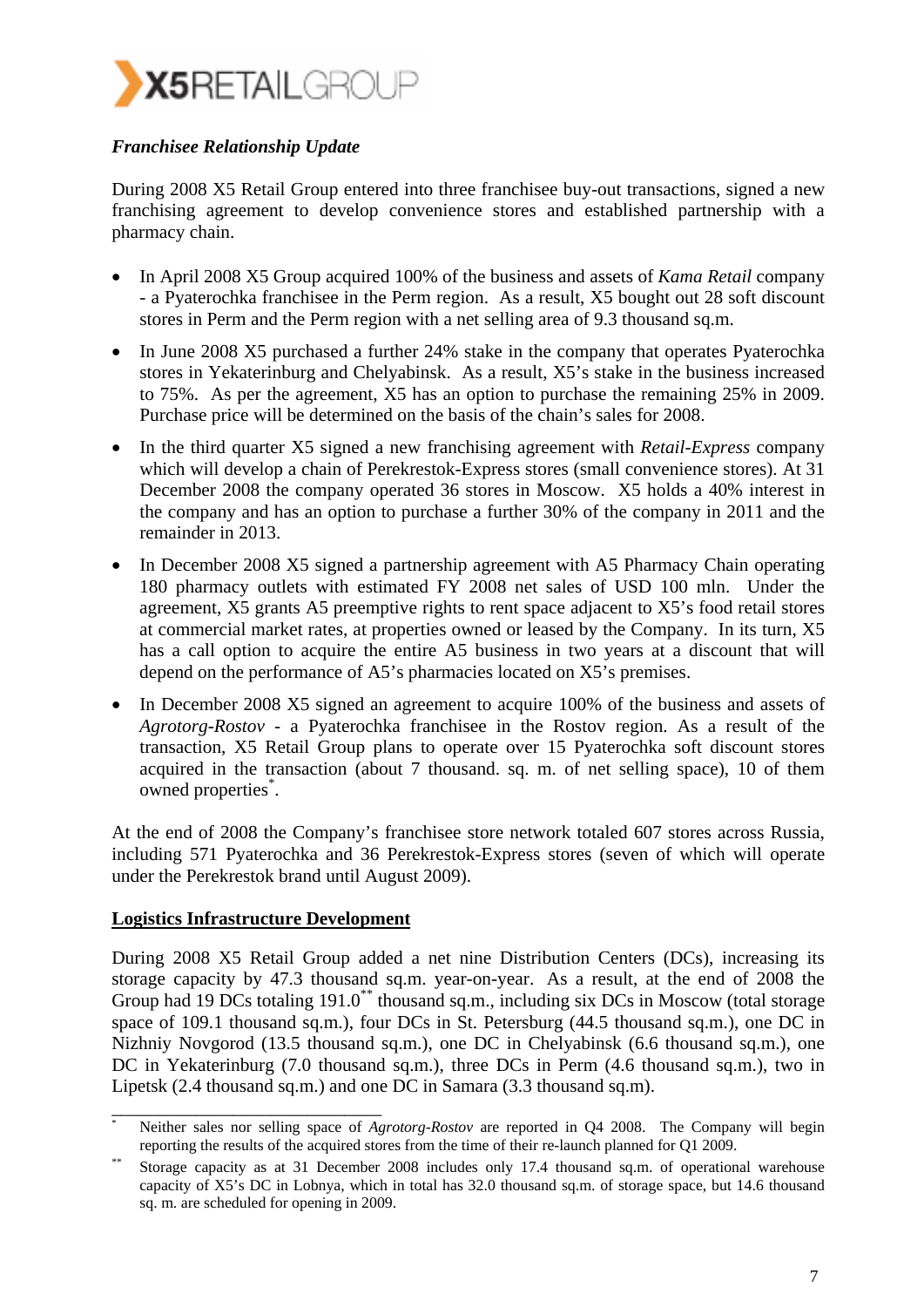

## **Liquidity and FX Update (based on management accounts)\***

#### *Liquidity*

As at 31 December 2008, the Company's total debt amounted to USD 2,053 mln (at RUR/USD exchange rate of 29.38), out of which about 28% was short-term (USD 581 mln). Short-term debt (debt that matures within 12 months) is mainly represented by credit lines with the largest Russian and international banks.

As at 31 December 2008 X5 had cash balance of appr. USD 250 million (at RUR/USD exchange rate of 29.38). Additionally, as at 31 December 2008 the Company had undrawn credit lines totaling USD 380 mln (denominated in RUR). Taking into account X5's cash flow generating capacity and available cash, supported by credit lines, the management believes that the Company has adequate resources to meet or refinance current obligations and fund its expansion program.

#### *FX*

USD 1,288 mln of the Company's debt is denominated in USD (appr. 63% of the total debt), out of which USD 1,088 million is long-term (syndicated loan with maturity in December 2010) and USD 200 mln – short term. The remaining debt is denominated in RUR.

To minimize its short-term USD exposure, at 31 December 2008 the Company had accumulated USD 115 million in USD cash in order to prepare for USD debt repayment due in Q1 2009. The Company continues to undertake steps to minimize its short-term USD exposure.

With respect to the USD 1.1 bln syndicated loan with maturity in December 2010, the management does not see economic benefits in either hedging or replacing this loan with RURdenominated financing in the current market environment. This loan does not expose X5 to short-term liquidity risks. FX loss on revaluation of the principal is non-cash and does not result in cash outflow. FX risk and FX loss on the interest payments are limited as the Company pays an attractive margin, which has decreased from 225 to 150 basis points over LIBOR starting from the end of December 2008, thanks to lower leverage levels (in accordance with the terms of the syndication facility).

As part of its currency risk mitigation policy Company intends to undertake new borrowings and refinance existing credit facilities primarily in Russian rubles.

#### **Preliminary Outlook for 2009**

The Company's 2009 guidance is preliminary and based on current macroeconomic assumptions, including inflation of 12%, and may be adjusted in future based on actual trends in the economy.

|                             | <b>FY 2008</b>       | <b>FY 2009E</b>                  |
|-----------------------------|----------------------|----------------------------------|
| Sales Growth (excl. FX)     | 41%                  | $>25\%$                          |
| LFL Sales Growth (excl. FX) | 22%                  | $15 - 17\%$                      |
| Capital Expenditure         | $\sim$ USD 1,000 mln | Up to RUR 14 bln                 |
|                             |                      | (USD 500 mln at RUR/USD of 28)** |
|                             |                      |                                  |

\* Liquidity update is based on preliminary and unaudited numbers

<sup>\*\*</sup> X5's internal CapEx limit is fixed in RUR and amounts to RUR 14 billion. Previously given guidance of USD 500 million was based on FX rate of 28 RUR/USD.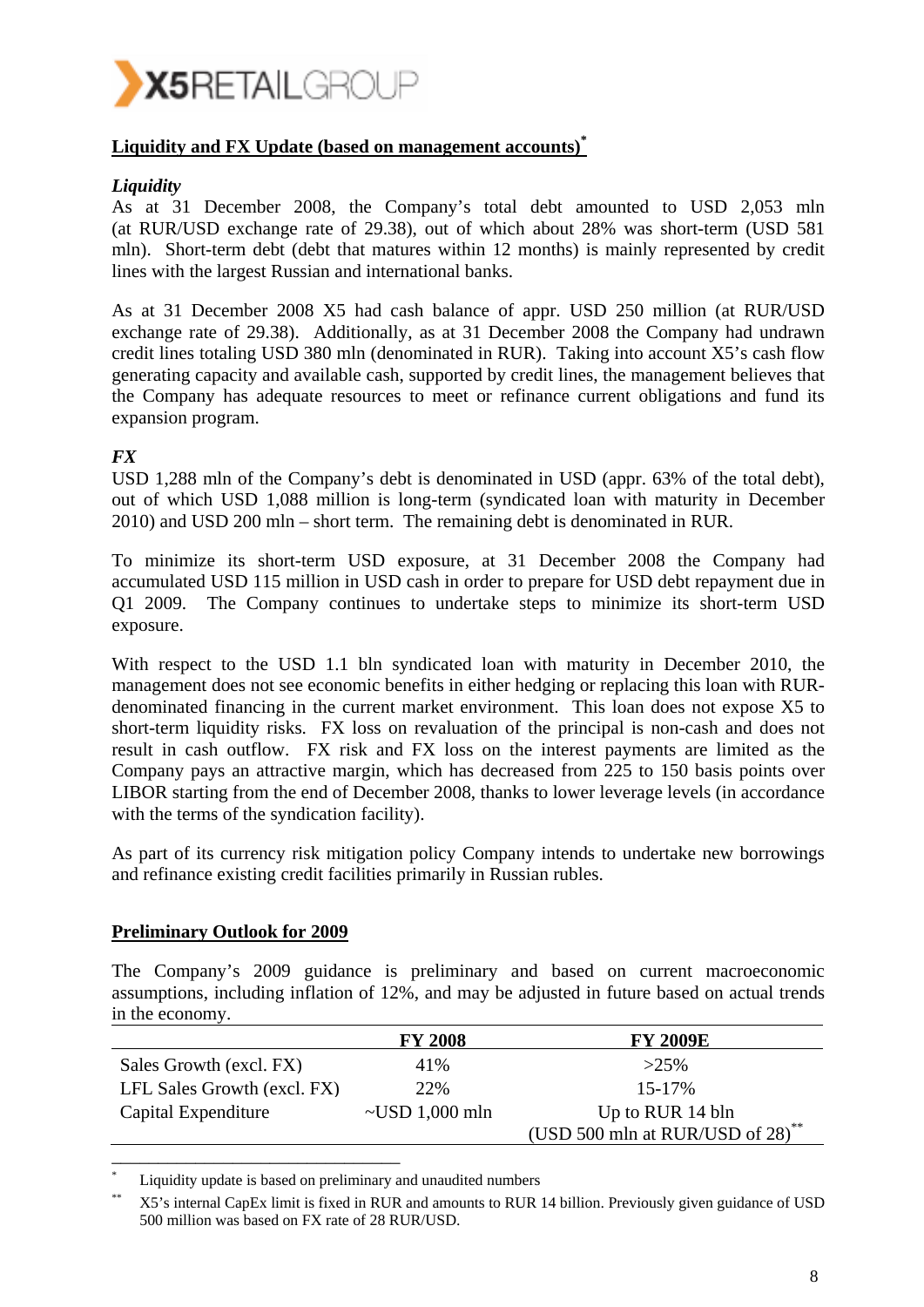

## **Appendices**

- *I. LFL Store Performance by Format and Region*
- *II. Net Retail Sales Performance by Region*
- *III. Average Ticket and Number of Customers*
- *IV. Net Store Addition by Format and Region*
- *V. Financial Calendar for 2009*

*For further details please contact* 

**Anna Kareva IR Director Tel.: +7 (495) 792-3511**  *e-mail: anna.kareva@x5.ru*

**Svetlana Vitkovskaya Head of PR Department Tel.: +7 (495) 662-8888, ext. 31 140 e-mail:** *svetlana.vitkovskaya@x5.ru*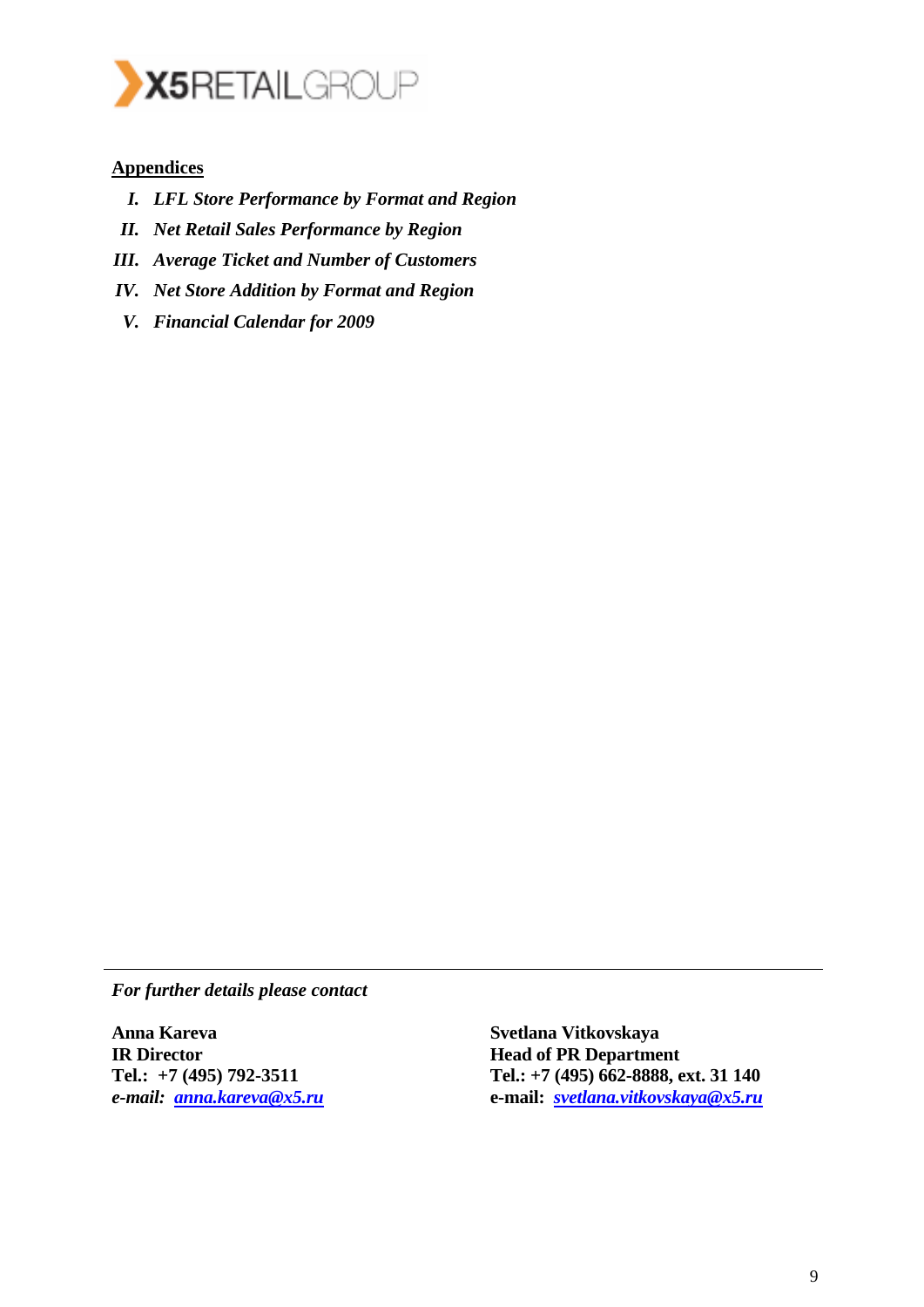

### **Note to Editors:**

## **X5 Retail Group**

X5 Retail Group N.V. is Russia's largest retailer in terms of sales. The Company was created as a result of a merger between Pyaterochka (soft discounter chain) and Perekrestok (supermarket chain) on 18 May 2006. In June 2008 X5 acquired Karusel hypermarket chain and substantially strengthened its position in hypermarket format.

As at 31 December 2008, X5 had 1,101 Company-managed stores located in Moscow, St. Petersburg and other regions of European Russia, Urals and Ukraine, including 848 soft discount stores, 207 supermarkets and 46 hypermarkets.

As at 31 December 2008, X5's franchisees operated 607 stores across Russia.

Including Karusel on pro-forma basis the Company's net sales for the first nine months of 2008 totaled USD 6,516 mln, gross profit amounted to USD 1,674 mln, EBITDA – to USD 578 mln and net income – to USD 138 mln.

For the full year 2008, X5 Retail Group N.V.'s net retail sales including acquired Karusel stores on pro-forma basis totaled USD 8,844 mln.

#### *Forward looking statements:*

*This announcement includes statements that are, or may be deemed to be, "forward-looking statements". These forward-looking statements can be identified by the fact that they do not only relate to historical or current events. Forward-looking statements often use words such as" anticipate", "target", "expect", "estimate", "intend", "expected", "plan", "goal" believe", or other words of similar meaning.* 

*By their nature, forward-looking statements involve risk and uncertainty because they relate to future events and circumstances, a number of which are beyond X5 Retail Group N.V.'s control. As a result, actual future results may differ materially from the plans, goals and expectations set out in these forward-looking statements.* 

*Any forward-looking statements made by or on behalf of X5 Retail Group N.V. speak only as at the date of this announcement. Save as required by any applicable laws or regulations, X5 Retail Group N.V. undertakes no obligation publicly to release the results of any revisions to any forward-looking statements in this document that may occur due to any change in its expectations or to reflect events or circumstances after the date of this document.*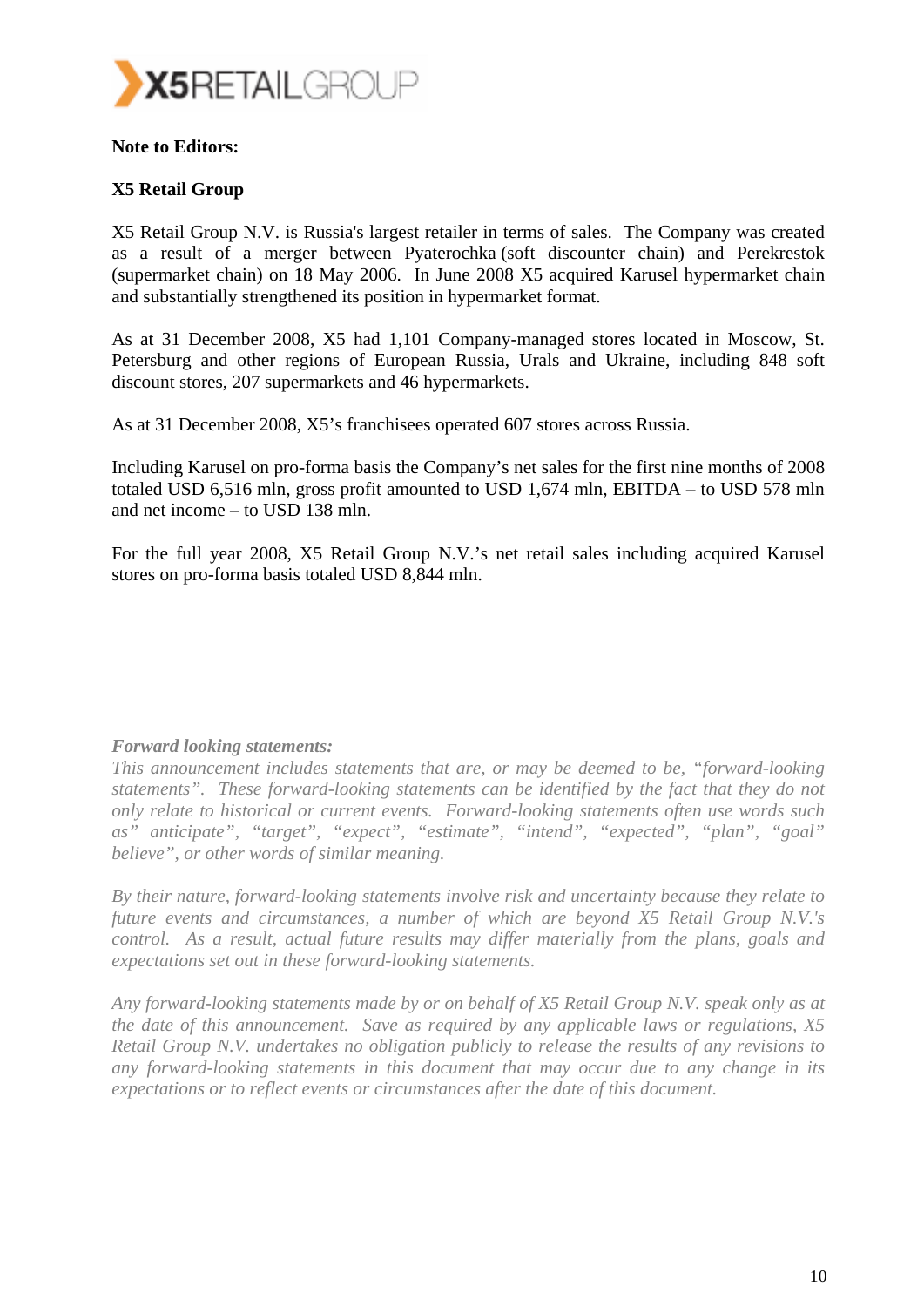

\*

| <b>Appendix I: LFL Store Performance by Format and Region</b>  |                          |                  |                          |                       |                       |                          |
|----------------------------------------------------------------|--------------------------|------------------|--------------------------|-----------------------|-----------------------|--------------------------|
|                                                                |                          | Q4 2008          |                          |                       | <b>FY 2008</b>        |                          |
|                                                                | Total LFL,               | Traffic,         | Basket,                  | Total LFL,            | Traffic,              | Basket,                  |
|                                                                | $\frac{0}{0}$            | $\frac{0}{0}$    | $\frac{0}{0}$            | $\frac{0}{0}$         | $\frac{0}{0}$         | $\frac{0}{0}$            |
| <b>Moscow &amp; the Moscow Region</b>                          |                          |                  |                          |                       |                       |                          |
| Hypermarkets                                                   | 15                       | $\overline{4}$   | 11                       | 24                    | 7                     | 17                       |
| Supermarkets                                                   | 18                       | $\mathfrak{Z}$   | 15                       | 27                    | 9                     | 18                       |
| <b>Soft Discounters</b>                                        | 28                       | 13               | 15                       | 30                    | 8                     | 22                       |
| <b>Total excluding acquired</b>                                | 23                       | 9                | 14                       | 28                    | 8                     | 20                       |
| <b>Karusel Hypermarkets</b>                                    |                          |                  | 6                        | 13                    |                       | 14                       |
| Karusel Hypermarkets                                           |                          | (6)              |                          |                       | (1)                   |                          |
| <b>Total including acquired</b><br><b>Karusel Hypermarkets</b> | 21                       | 9                | 12                       | 27                    | 8                     | 19                       |
|                                                                |                          |                  |                          |                       |                       |                          |
| <b>St. Petersburg &amp; North-West</b>                         |                          |                  |                          |                       |                       |                          |
| Hypermarkets                                                   | $\overline{a}$           |                  | $\overline{\phantom{a}}$ |                       |                       | $\overline{\phantom{a}}$ |
| Supermarkets                                                   | 16                       | 3                | 13                       | 25                    | 9                     | 16                       |
| <b>Soft Discounters</b>                                        | 11                       |                  | 11                       | 14                    |                       | 14                       |
| <b>Total excluding acquired</b>                                | 11                       |                  | 11                       | 15                    | 1                     |                          |
| <b>Karusel Hypermarkets</b>                                    |                          |                  |                          |                       |                       | 14                       |
| Karusel Hypermarkets                                           | 9                        | (3)              | 12                       | 23                    | 5                     | 18                       |
| <b>Total including acquired</b>                                | 11                       | (1)              | 12                       | 17                    | $\boldsymbol{l}$      | 16                       |
| <b>Karusel Hypermarkets</b>                                    |                          |                  |                          |                       |                       |                          |
| <b>Regions</b>                                                 |                          |                  |                          |                       |                       |                          |
| Hypermarkets                                                   | $\overline{\phantom{a}}$ | (9)              | 9                        | 11                    |                       | 11                       |
| Supermarkets                                                   | (2)                      | (7)              | 5                        | $\boldsymbol{\delta}$ | (I)                   | 9                        |
| <b>Soft Discounters</b>                                        | 24                       | 9                | 15                       | 35                    | 14                    | 21                       |
| <b>Total excluding acquired</b>                                |                          |                  |                          |                       |                       |                          |
| <b>Karusel Hypermarkets</b>                                    | 5                        | (1)              | 6                        | 15                    | 5                     | 10                       |
| Karusel Hypermarkets                                           | $\boldsymbol{l}$         | (6)              | $\overline{7}$           | 15                    | 10                    | 5                        |
| <b>Total including acquired</b>                                | 5                        | (1)              | 6                        | 15                    | $\sqrt{5}$            | 10                       |
| <b>Karusel Hypermarkets</b>                                    |                          |                  |                          |                       |                       |                          |
| <b>X5 Retail Group</b>                                         |                          |                  |                          |                       |                       |                          |
| Hypermarkets                                                   | 6                        | (5)              | 11                       | 16                    | 2                     | 14                       |
| Supermarkets                                                   | 13                       |                  | $13\,$                   | 23                    | $\boldsymbol{\delta}$ | $17\,$                   |
| <b>Soft Discounters</b>                                        | 20                       | $\boldsymbol{7}$ | 13                       | 23                    | 5                     | $18\,$                   |
| <b>Total excluding acquired</b>                                |                          |                  |                          |                       |                       |                          |
| <b>Karusel Hypermarkets</b>                                    | 16                       | $\boldsymbol{4}$ | 12                       | 22                    | $\sqrt{5}$            | 17                       |
| Karusel Hypermarkets                                           | 6                        | (4)              | 10                       | 20                    | $\overline{4}$        | 16                       |
| <b>Total including acquired</b><br><b>Karusel Hypermarkets</b> | 15                       | $\boldsymbol{4}$ | $\boldsymbol{11}$        | 22                    | $\mathfrak{s}$        | 17                       |

 Based on RUR-denominated gross sales (including VAT, excluding FX). Net sales RUR growth rates may immaterially differ due to effective VAT rate.

Like-for-like comparisons of retail sales between two periods are comparisons of retail sales in local currency (including VAT) generated by the relevant stores. The stores that are included in like-for-like comparisons are those that have operated for at least twelve full months preceding the beginning of the last month of the reporting period. Their sales are included in like-for-like calculation starting from the first day of the month following the month of the store opening. The like-for-like comparison for each store takes into account retail sales generated by that store during the same months it was in operation in both the reporting period and the period of comparison. The retail sales of all the relevant stores in the relevant months are then aggregated and compared. Like-for-like sales are calculated on the basis of traffic and basket amounts of relevant stores in the period under review.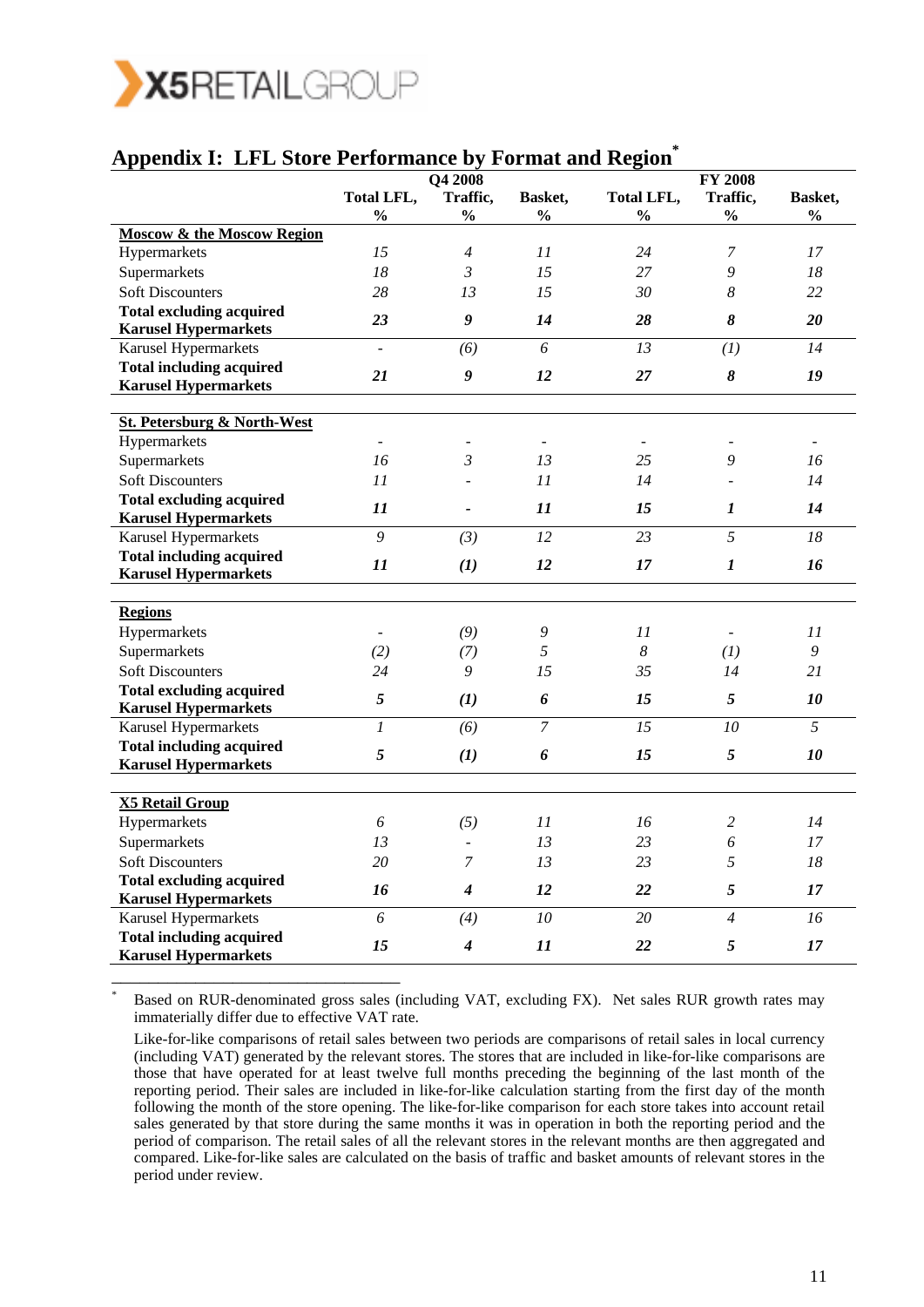

# **Appendix II: Net Retail Sales Performance by Region**

|                                                                  |                |          | % change    |                |           | % change        |
|------------------------------------------------------------------|----------------|----------|-------------|----------------|-----------|-----------------|
| <b>USD</b> mln                                                   | <b>O4 2008</b> | Q4 2007  | $v$ -0- $v$ | <b>FY 2008</b> | FY 2007   | $v$ - $o$ - $v$ |
| Moscow & the Region                                              | 1,155.8        | 938.5    | 23%         | 4,250.9        | 2,935.3   | 45%             |
| St. Petersburg & North-West                                      | 496.2          | 460.1    | 8%          | 1,957.0        | 1,506.4   | 30%             |
| Other Regions                                                    | 432.4          | 293.3    | 47%         | 1,532.8        | 842.6     | 82%             |
| <b>Total excluding acquired</b><br><b>Karusel Hypermarkets</b> * | 2,084.4        | 1,691.9  | 23%         | 7,740.8        | 5,284.3   | 46%             |
| Karusel Moscow Region                                            | 54.5           | 56.5     | (4%)        | 225.3          | 171.1     | 32%             |
| Karusel St. Petersburg & NW                                      | 192.7          | 192.0    | $0\%$       | 755.6          | 584.1     | 29%             |
| <b>Karusel Regions</b>                                           | 33.5           | 24.9     | 35%         | 122.1          | 70.1      | 74%             |
| <b>Total acquired Karusel</b>                                    |                |          |             |                |           |                 |
| Hypermarkets*                                                    | 280.7          | 273.4    | 3%          | 1,103.0        | 825.3     | 34%             |
| <b>Total including acquired</b>                                  |                |          |             |                |           |                 |
| <b>Karusel Hypermarkets</b> *                                    | 2,365.1        | 1,965.3  | 20%         | 8,843.8        | 6,109.6   | 45%             |
|                                                                  |                |          |             |                |           |                 |
|                                                                  |                |          | % change    |                |           | % change        |
| <b>RUR</b> mln                                                   |                |          | $y - 0 - y$ |                |           | $y - 0 - y$     |
| Moscow & the Region                                              | 31,234.4       | 23,378.9 | 34%         | 105,658.1      | 75,075.1  | 41%             |
| St. Petersburg & North-West                                      | 13,515.5       | 11,440.4 | 18%         | 48,641.5       | 38,529.3  | 26%             |
| Other Regions                                                    | 11,639.3       | 7,328.2  | 59%         | 38,099.1       | 21,551.3  | 77%             |
| <b>Total excluding acquired</b>                                  |                |          |             |                |           |                 |
| Karusel Hypermarkets*                                            | 56,389.2       | 42,147.5 | 34%         | 192,398.7      | 135,155.7 | 42%             |
| Karusel Moscow Region                                            | 1,492.9        | 1,408.8  | 6%          | 5,600.7        | 4,375.1   | 28%             |
| Karusel St. Petersburg & NW                                      | 5,245.3        | 4,788.3  | 10%         | 18,780.6       | 14,940.6  | 26%             |
| <b>Karusel Regions</b>                                           | 905.4          | 621.8    | 46%         | 3,035.0        | 1,793.3   | 69%             |
| <b>Total acquired Karusel</b>                                    |                |          |             |                |           |                 |
| <b>Hypermarkets</b> *                                            | 7,643.6        | 6,818.9  | 12%         | 27,416.3       | 21,109.1  | 30%             |
| <b>Total including acquired</b>                                  |                |          |             |                |           |                 |
| <b>Karusel Hypermarkets</b>                                      | 64,032.8       | 48,966.4 | 31%         | 219,815.0      | 156,264.8 | 41%             |

<sup>\*</sup> Acquired Karusel hypermarkets include 23 hypermarkets operating at the time of the acquisition and one hypermarket under construction that was opened in Q3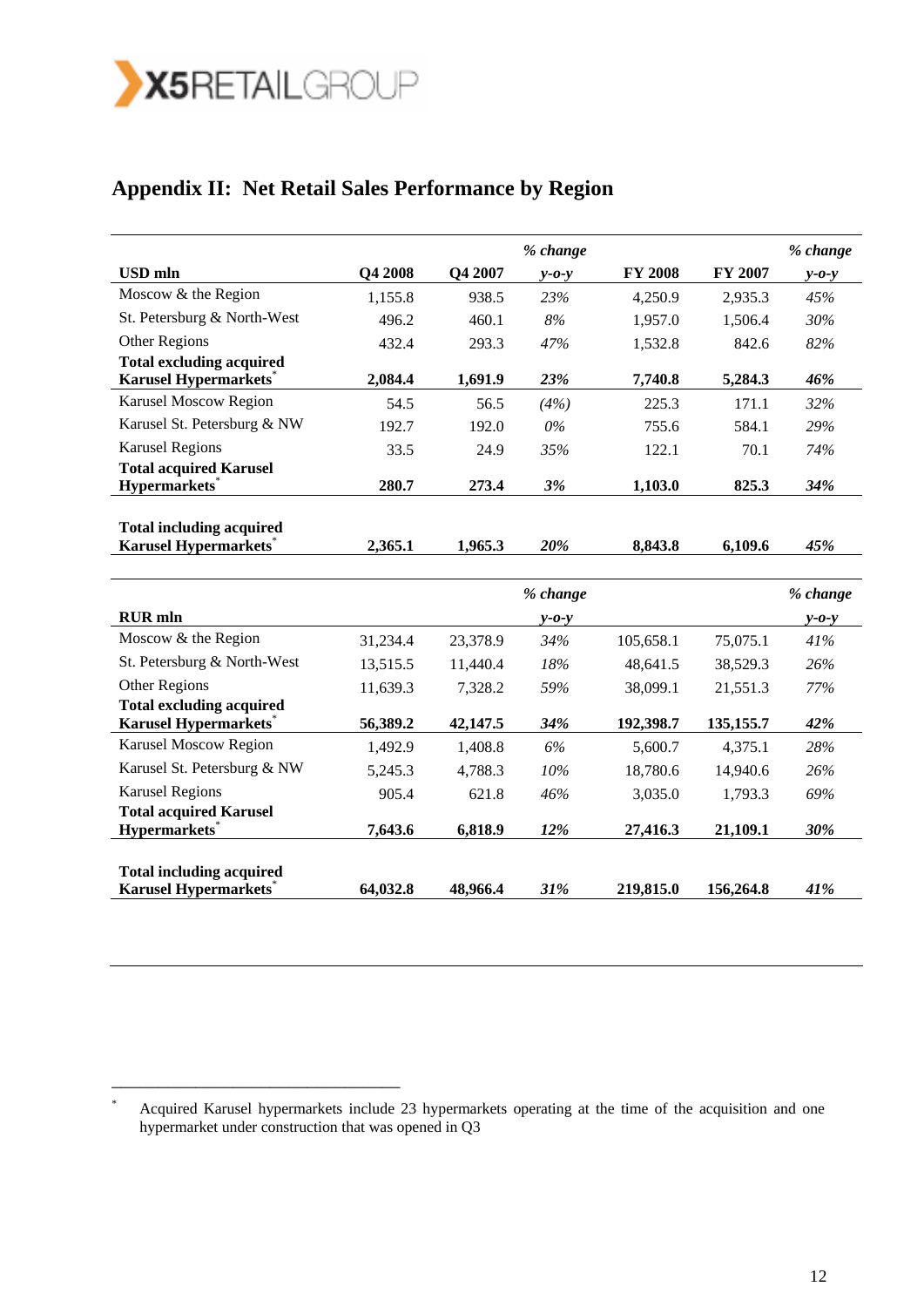

# **Appendix III: Average Ticket and Number of Customers**

|                                 |         |         | % change,       |                |         | % change,   |
|---------------------------------|---------|---------|-----------------|----------------|---------|-------------|
|                                 | Q4 2008 | Q4 2007 | $v$ - $o$ - $v$ | <b>FY 2008</b> | FY 2007 | $y - 0 - y$ |
| <b>Average Ticket, RUR</b>      |         |         |                 |                |         |             |
| Hypermarkets                    | 516.8   | 463.3   | 12%             | 470.4          | 415.4   | 13%         |
| Supermarkets                    | 374.7   | 340.5   | 10%             | 349.5          | 310.4   | 13%         |
| <b>Soft Discounters</b>         | 258.9   | 238.8   | $8\%$           | 244.4          | 217.3   | 12%         |
| <b>Total excluding acquired</b> |         |         |                 |                |         |             |
| Karusel Hypermarkets*           | 303.2   | 280.1   | 8%              | 284.5          | 254.5   | 12%         |
| Karusel Hypermarkets            | 750.1   | 686.7   | 9%              | 689.1          | 600.8   | 15%         |
| <b>Total including acquired</b> |         |         |                 |                |         |             |
| <b>Karusel Hypermarkets</b> *   | 326.5   | 305.5   | 7%              | 307.2          | 276.2   | 11%         |
|                                 |         |         |                 |                |         |             |
| <b>Average Ticket, USD</b>      |         |         |                 |                |         |             |
| Hypermarkets                    | 19.3    | 18.6    | 4%              | 18.9           | 16.2    | 17%         |
| Supermarkets                    | 13.8    | 13.7    | 1%              | 14.1           | 12.1    | 16%         |
| <b>Soft Discounters</b>         | 9.6     | 9.6     | $\overline{a}$  | 9.8            | 8.5     | 16%         |
| <b>Total excluding acquired</b> |         |         |                 |                |         |             |
| <b>Karusel Hypermarkets</b> *   | 11.2    | 11.2    | $\blacksquare$  | 11.4           | 10.0    | 15%         |
| Karusel Hypermarkets            | 27.5    | 27.5    | $\overline{a}$  | 27.7           | 23.5    | 18%         |
| <b>Total including acquired</b> |         |         |                 |                |         |             |
| <b>Karusel Hypermarkets</b>     | 12.1    | 12.3    | $(2\%)$         | 12.4           | 10.8    | 14%         |
|                                 |         |         |                 |                |         |             |
| # of Customers                  |         |         |                 |                |         |             |
| Hypermarkets                    | 10.0    | 8.1     | 23%             | 34.8           | 27.7    | 26%         |
| Supermarkets                    | 58.7    | 51.7    | 14%             | 219.8          | 182.9   | 20%         |
| <b>Soft Discounters</b>         | 143.4   | 111.8   | 28%             | 516.1          | 394.5   | 31%         |
| <b>Total excluding acquired</b> |         |         |                 |                |         |             |
| <b>Karusel Hypermarkets</b>     | 212.1   | 171.6   | 24%             | 770.7          | 605.2   | 27%         |
| Karusel Hypermarkets            | 11.7    | 11.4    | 2%              | 45.6           | 40.4    | 13%         |
| <b>Total including acquired</b> |         |         |                 |                |         |             |
| <b>Karusel Hypermarkets</b>     | 223.8   | 183.1   | 22%             | 816.3          | 645.5   | 26%         |

Acquired Karusel hypermarkets include 23 hypermarkets operating at the time of the acquisition and one hypermarket under construction that was opened in Q3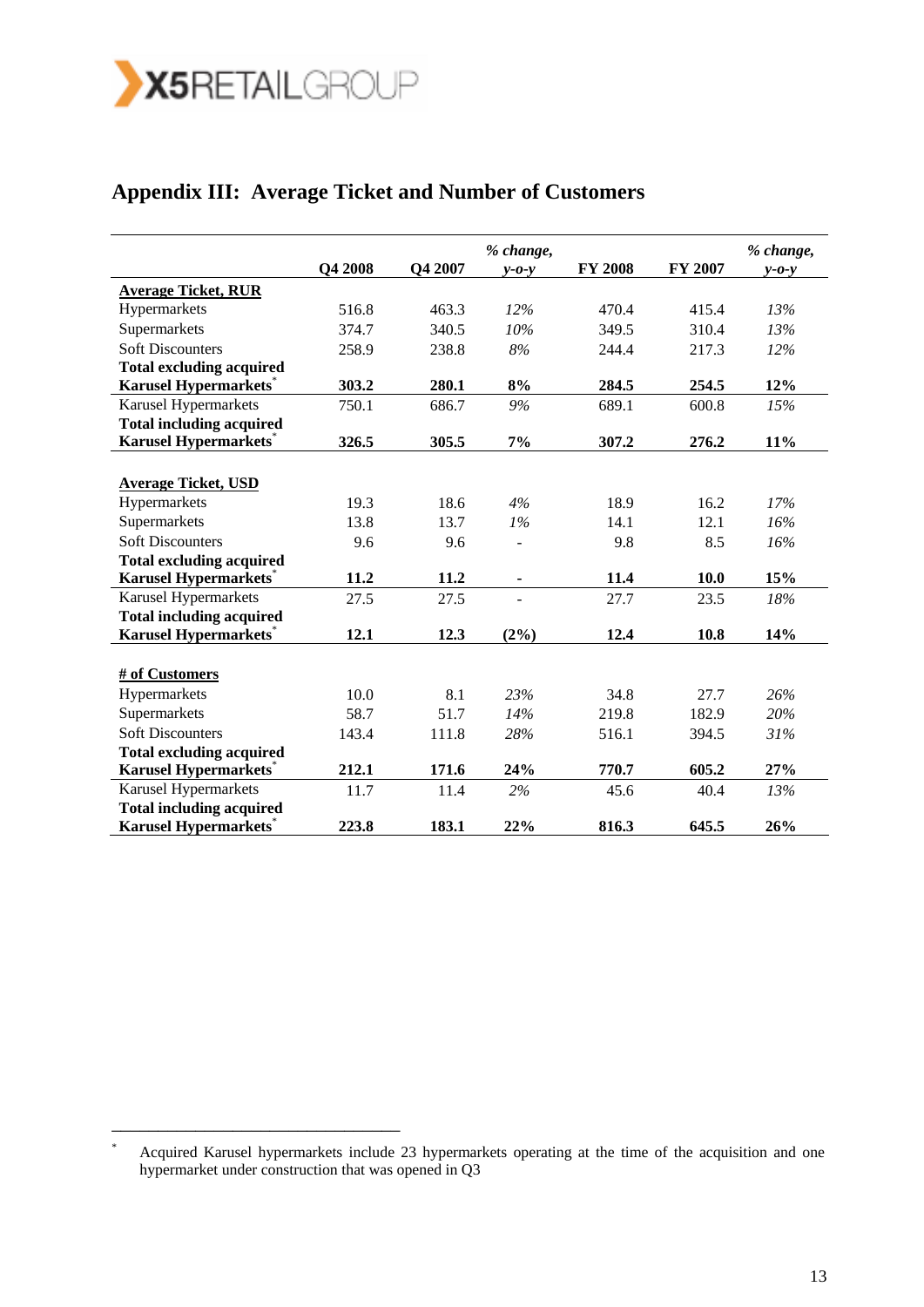

# **Appendix IV: Net Store Addition by Format and Region**

| # of Stores                                                                 | 31-Dec-07      | As of          | 30-Sep-08 31-Dec-08 | <b>Net Added</b><br>in Q4 '08 | <b>Net Added</b><br>in 2008 | % change<br>vs 31-Dec-07 |
|-----------------------------------------------------------------------------|----------------|----------------|---------------------|-------------------------------|-----------------------------|--------------------------|
| <b>Moscow &amp; the Moscow Region</b>                                       |                |                |                     |                               |                             |                          |
| Hypermarkets                                                                | $\overline{4}$ | 5              | 5                   |                               | $\mathbf{1}$                | 25%                      |
| Supermarkets                                                                | 105            | 110            | 114                 | $\overline{4}$                | 9                           | 9%                       |
| <b>Soft Discounters</b>                                                     | 309            | 348            | 368                 | 20                            | 59                          | 19%                      |
| <b>Total excluding acquired</b>                                             | 418            | 463            | 487                 | 24                            | 69                          | 17%                      |
| <b>Karusel Hypermarkets</b> *<br>Acquired Karusel Hypermarkets <sup>*</sup> |                | 5              | 5                   |                               | 5                           |                          |
| <b>Total including acquired</b>                                             |                |                |                     |                               |                             |                          |
| <b>Karusel Hypermarkets</b> *                                               | 418            | 468            | 492                 | 24                            | 74                          | 18%                      |
|                                                                             |                |                |                     |                               |                             |                          |
| <b>St. Petersburg &amp; North-West</b>                                      |                |                |                     |                               |                             |                          |
| Hypermarkets                                                                |                |                |                     |                               |                             |                          |
| Supermarkets                                                                | 19             | 18             | 20                  | $\overline{2}$                | $\mathbf{1}$                | 5%                       |
| <b>Soft Discounters</b>                                                     | 244            | 267            | 276                 | 9                             | 32                          | 13%                      |
| <b>Total excluding acquired</b>                                             | 263            | 285            | 296                 | 11                            | 33                          | 13%                      |
| <b>Karusel Hypermarkets</b> *                                               |                |                |                     |                               |                             |                          |
| Acquired Karusel Hypermarkets <sup>*</sup>                                  |                | 15             | 15                  |                               | 15                          |                          |
| <b>Total including acquired</b><br><b>Karusel Hypermarkets</b> *            | 263            | 300            | 311                 | 11                            | 48                          | 18%                      |
|                                                                             |                |                |                     |                               |                             |                          |
| <b>Regions</b>                                                              |                |                |                     |                               |                             |                          |
| Hypermarkets                                                                | 11             | 13             | 17                  | $\overline{4}$                | 6                           | 55%                      |
| Supermarkets                                                                | 55             | 63             | 73                  | 10                            | 18                          | 33%                      |
| <b>Soft Discounters</b>                                                     | 121            | 179            | 204                 | 25                            | 83                          | 69%                      |
| <b>Total excluding acquired</b>                                             | 187            | 255            | 294                 | 39                            | 107                         | 57%                      |
| <b>Karusel Hypermarkets</b> *                                               |                |                |                     |                               |                             |                          |
| Acquired Karusel Hypermarkets <sup>*</sup>                                  |                | $\overline{4}$ | $\overline{4}$      | $\overline{a}$                | $\overline{4}$              |                          |
| <b>Total including acquired</b><br><b>Karusel Hypermarkets</b>              | 187            | 259            | 298                 | 39                            | 111                         | 59%                      |
|                                                                             |                |                |                     |                               |                             |                          |
|                                                                             |                |                |                     |                               |                             |                          |
| <b>X5 Retail Group</b>                                                      |                |                |                     |                               |                             |                          |
| Hypermarkets                                                                | 15             | 18             | 22                  | $\overline{4}$                | 7                           | 47%                      |
| Supermarkets                                                                | 179            | 191            | 207                 | 16                            | 28                          | 16%                      |
| <b>Soft Discounters</b>                                                     | 674            | 794            | 848                 | 54                            | 174                         | 26%                      |
| <b>Total excluding acquired</b><br><b>Karusel Hypermarkets</b>              | 868            | 1,003          | 1,077               | 74                            | 209                         | 24%                      |
| Acquired Karusel Hypermarkets <sup>*</sup>                                  |                | 24             | 24                  | $\overline{a}$                | 24                          |                          |
| <b>Total including acquired</b><br><b>Karusel Hypermarkets</b> *            | 868            | 1,027          | 1,101               | 74                            | 233                         | 27%                      |

\* Acquired Karusel hypermarkets include 23 hypermarkets operating at the time of the acquisition and one hypermarket under construction that was opened in Q3